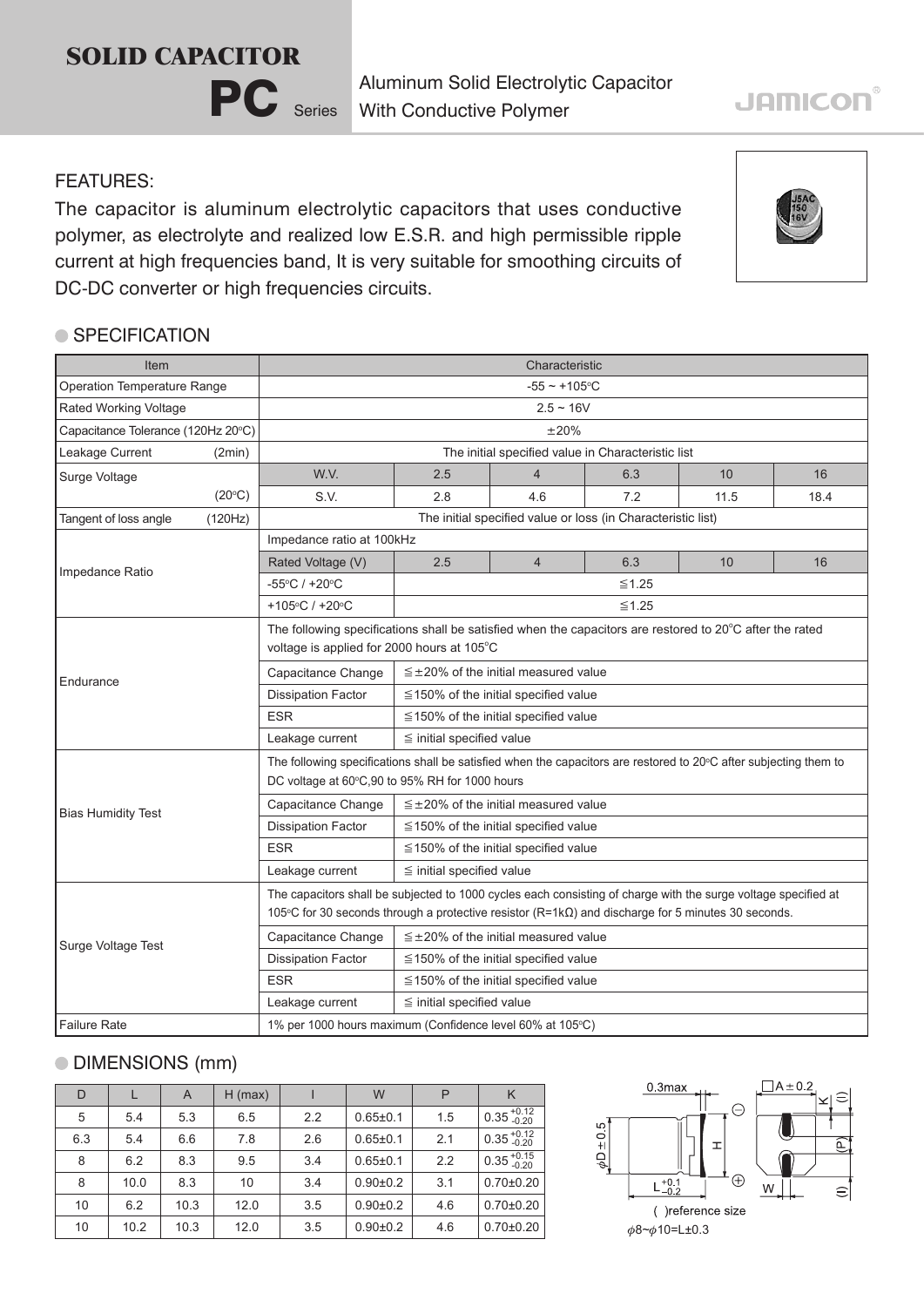## **CASE SIZE & CHARACTERISTICS LIST**

| Rated               | Rated<br>Capacitance | Case size |      | Leakage   | Tangent of<br>loss angle | E. S. R.<br>at 100kHz | Allowable<br>ripple current | Part Number   |
|---------------------|----------------------|-----------|------|-----------|--------------------------|-----------------------|-----------------------------|---------------|
| Voltage             |                      | φD<br>L   |      | Current   |                          |                       |                             |               |
| (V.DC)<br>$(\mu F)$ |                      | (mm)      |      | $(\mu A)$ | (max)                    | $(m\Omega)$           | (mA.rms)                    |               |
|                     | 56                   | 5.0       | 5.4  | 28        | 0.12                     | 50                    | 1400                        | PCM560M0ED05W |
|                     | 120                  | 6.3       | 5.4  | 60        | 0.12                     | 45                    | 1800                        | PCM121M0EE05W |
|                     | 220                  | 6.3       | 5.4  | 110       | 0.12                     | 45                    | 1800                        | PCM221M0EE05W |
| 2.5                 | 220                  | 8.0       | 6.2  | 110       | 0.12                     | 35                    | 2560                        | PCM221M0EF06W |
|                     | 470                  | 8.0       | 10.0 | 235       | 0.12                     | 17                    | 4800                        | PCM471M0EF10W |
|                     | 390                  | 10.0      | 6.2  | 195       | 0.12                     | 20                    | 3700                        | PCM391M0EG06W |
|                     | 820                  | 10.0      | 10.2 | 410       | 0.12                     | 8                     | 5500                        | PCM821M0EG10W |
|                     | 39                   | 5.0       | 5.4  | 31        | 0.12                     | 50                    | 1400                        | PCM390M0GD05W |
|                     | 47                   | 5.0       | 5.4  | 38        | 0.12                     | 50                    | 1400                        | PCM470M0GD05W |
|                     | 100                  | 6.3       | 5.4  | 80        | 0.12                     | 45                    | 1800                        | PCM101M0GE05W |
|                     | 150                  | 6.3       | 5.4  | 120       | 0.12                     | 45                    | 2450                        | PCM151M0GE05W |
| 4                   | 180                  | 8.0       | 6.2  | 144       | 0.12                     | 35                    | 2560                        | PCM181M0GF06W |
|                     | 390                  | 8.0       | 10.0 | 312       | 0.12                     | 17                    | 4800                        | PCM391M0GF10W |
|                     | 330                  | 10.0      | 6.2  | 264       | 0.12                     | 20                    | 3700                        | PCM331M0GG06W |
|                     | 680                  | 10.0      | 10.2 | 544       | 0.12                     | 8                     | 5500                        | PCM681M0GG10W |
|                     | 39                   | 5.0       | 5.4  | 49        | 0.12                     | 50                    | 1400                        | PCM390M0JD05W |
| 6.3                 | 82                   | 6.3       | 5.4  | 103       | 0.12                     | 45                    | 1800                        | PCM820M0JE05W |
|                     | 100                  | 6.3       | 5.4  | 126       | 0.12                     | 45                    | 1800                        | PCM101M0JE05W |
|                     | 120                  | 6.3       | 5.4  | 151       | 0.12                     | 45                    | 1800                        | PCM121M0JE05W |
|                     | 150                  | 8.0       | 6.2  | 189       | 0.12                     | 35                    | 2560                        | PCM151M0JF06W |
|                     | 330                  | 8.0       | 10.0 | 416       | 0.12                     | 17                    | 4800                        | PCM331M0JF10W |
|                     | 390                  | 8.0       | 10.0 | 491       | 0.12                     | 17                    | 4800                        | PCM391M0JF10W |
|                     | 470                  | 8.0       | 10.0 | 592       | 0.12                     | 15                    | 4800                        | PCM471M0JF10W |
|                     | 270                  | 10.0      | 6.2  | 340       | 0.12                     | 20                    | 3700                        | PCM271M0JG06W |
|                     | 560                  | 10.0      | 10.2 | 706       | 0.12                     | 8                     | 5500                        | PCM561M0JG10W |
|                     | 820                  | 10.0      | 10.2 | 1033      | 0.12                     | 8                     | 5500                        | PCM821M0JG10W |
| 10                  | 33                   | 5.0       | 5.4  | 66        | 0.12                     | 55                    | 1200                        | PCM330M1AD05W |
|                     | 47                   | 6.3       | 5.4  | 94        | 0.12                     | 50                    | 1200                        | PCM470M1AE05W |
|                     | 68                   | 6.3       | 5.4  | 136       | 0.12                     | 50                    | 1600                        | PCM680M1AE05W |
|                     | 120                  | 8.0       | 6.2  | 240       | 0.12                     | 40                    | 2300                        | PCM121M1AF06W |
|                     | 150                  | $8.0\,$   | 6.2  | 300       | 0.12                     | 40                    | 2300                        | PCM151M1AF06W |
|                     | 270                  | 8.0       | 10.0 | 540       | 0.12                     | 22                    | 4500                        | PCM271M1AF10W |
|                     | 220                  | 10.0      | 6.2  | 440       | 0.12                     | 30                    | 3300                        | PCM221M1AG06W |
|                     | 470                  | 10.0      | 10.2 | 940       | 0.12                     | 10                    | 5300                        | PCM471M1AG10W |
| 16                  | 18                   | 5.0       | 5.4  | 58        | 0.12                     | 55                    | 1200                        | PCM180M1CD05W |
|                     | 18                   | 6.3       | 5.4  | 58        | 0.12                     | 55                    | 1200                        | PCM180M1CE05W |
|                     | 47                   | 6.3       | 5.4  | 150       | 0.12                     | 50                    | 1600                        | PCM470M1CE05W |
|                     | 82                   | 8.0       | 6.2  | 262       | 0.12                     | 40                    | 2300                        | PCM820M1CF06W |
|                     | 120                  | 8.0       | 10.0 | 384       | 0.12                     | 17                    | 4000                        | PCM121M1CF10W |
|                     | 180                  | 8.0       | 10.0 | 576       | 0.12                     | 25                    | 4500                        | PCM181M1CF10W |
|                     | 150                  | 10.0      | 6.2  | 480       | 0.12                     | 30                    | 3300                        | PCM151M1CG06W |
|                     | 150                  | 10.0      | 10.2 | 480       | 0.12                     | 25                    | 3300                        | PCM151M1CG10W |
|                     | 220                  | 10.0      | 10.2 | 704       | 0.12                     | 15                    | 4800                        | PCM221M1CG10W |
|                     | 330                  | 10.0      | 10.2 | 1056      | 0.12                     | 12                    | 5300                        | PCM331M1CG10W |